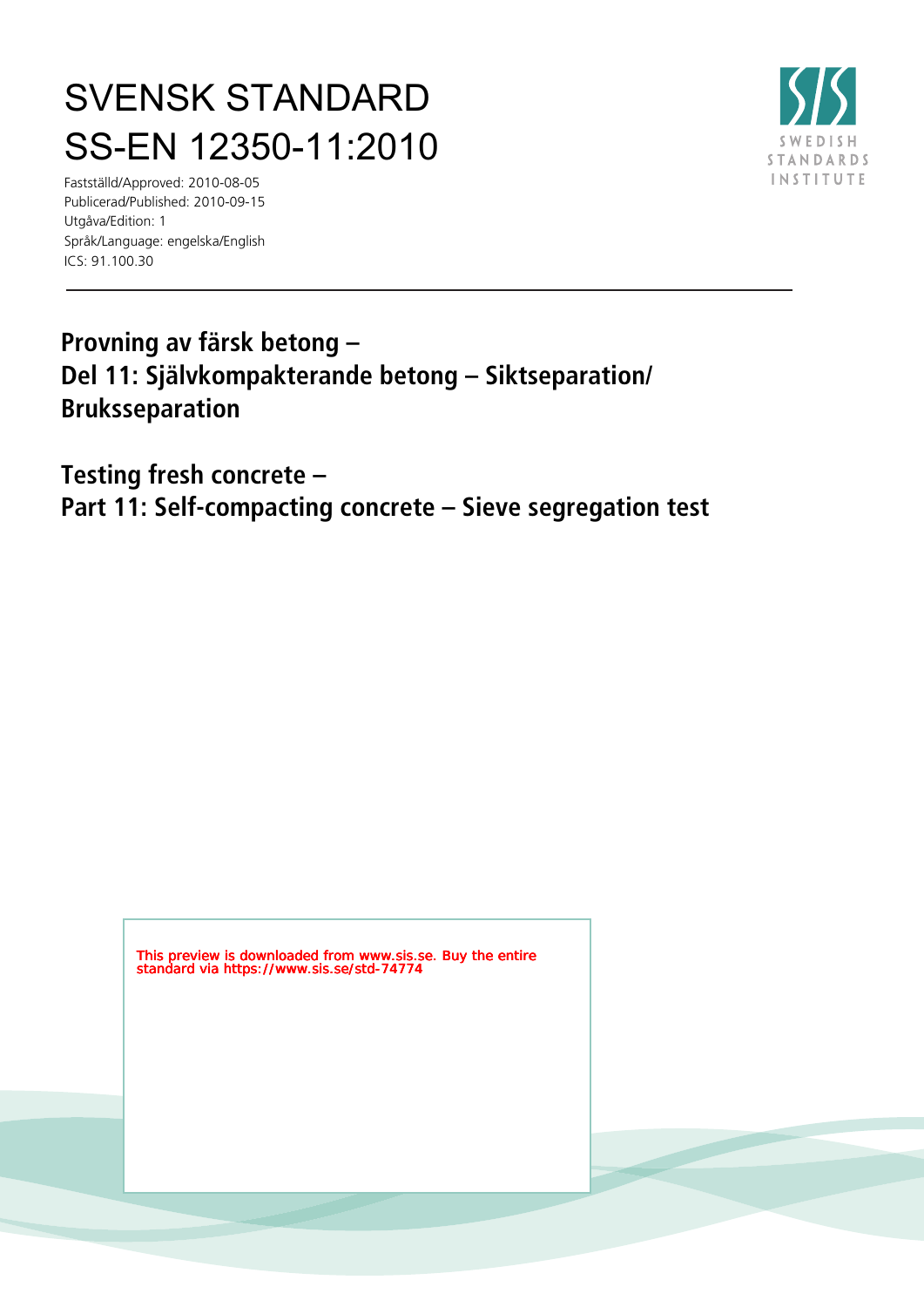# Standarder får världen att fungera

*SIS (Swedish Standards Institute) är en fristående ideell förening med medlemmar från både privat och offentlig sektor. Vi är en del av det europeiska och globala nätverk som utarbetar internationella standarder. Standarder är dokumenterad kunskap utvecklad av framstående aktörer inom industri, näringsliv och samhälle och befrämjar handel över gränser, bidrar till att processer och produkter blir säkrare samt effektiviserar din verksamhet.* 

#### **Delta och påverka**

Som medlem i SIS har du möjlighet att påverka framtida standarder inom ditt område på nationell, europeisk och global nivå. Du får samtidigt tillgång till tidig information om utvecklingen inom din bransch.

#### **Ta del av det färdiga arbetet**

Vi erbjuder våra kunder allt som rör standarder och deras tillämpning. Hos oss kan du köpa alla publikationer du behöver – allt från enskilda standarder, tekniska rapporter och standardpaket till handböcker och onlinetjänster. Genom vår webbtjänst e-nav får du tillgång till ett lättnavigerat bibliotek där alla standarder som är aktuella för ditt företag finns tillgängliga. Standarder och handböcker är källor till kunskap. Vi säljer dem.

#### **Utveckla din kompetens och lyckas bättre i ditt arbete**

Hos SIS kan du gå öppna eller företagsinterna utbildningar kring innehåll och tillämpning av standarder. Genom vår närhet till den internationella utvecklingen och ISO får du rätt kunskap i rätt tid, direkt från källan. Med vår kunskap om standarders möjligheter hjälper vi våra kunder att skapa verklig nytta och lönsamhet i sina verksamheter.

**Vill du veta mer om SIS eller hur standarder kan effektivisera din verksamhet är du välkommen in på www.sis.se eller ta kontakt med oss på tel 08-555 523 00.**

# Standards make the world go round

*SIS (Swedish Standards Institute) is an independent non-profit organisation with members from both the private and public sectors. We are part of the European and global network that draws up international standards. Standards consist of documented knowledge developed by prominent actors within the industry, business world and society. They promote cross-border trade, they help to make processes and products safer and they streamline your organisation.*

#### **Take part and have influence**

As a member of SIS you will have the possibility to participate in standardization activities on national, European and global level. The membership in SIS will give you the opportunity to influence future standards and gain access to early stage information about developments within your field.

#### **Get to know the finished work**

We offer our customers everything in connection with standards and their application. You can purchase all the publications you need from us - everything from individual standards, technical reports and standard packages through to manuals and online services. Our web service e-nav gives you access to an easy-to-navigate library where all standards that are relevant to your company are available. Standards and manuals are sources of knowledge. We sell them.

#### **Increase understanding and improve perception**

With SIS you can undergo either shared or in-house training in the content and application of standards. Thanks to our proximity to international development and ISO you receive the right knowledge at the right time, direct from the source. With our knowledge about the potential of standards, we assist our customers in creating tangible benefit and profitability in their organisations.

**If you want to know more about SIS, or how standards can streamline your organisation, please visit www.sis.se or contact us on phone +46 (0)8-555 523 00**



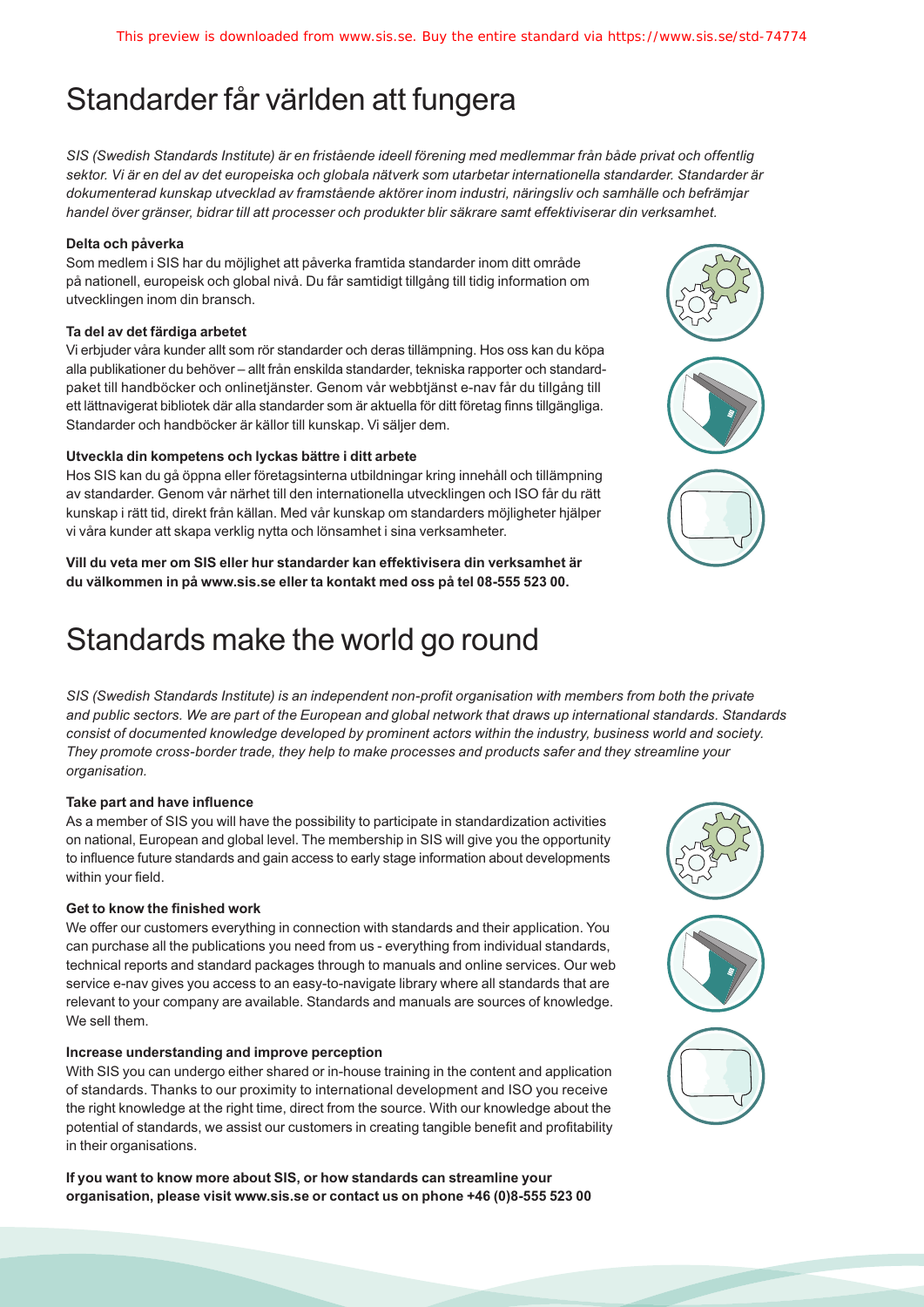Europastandarden EN 12350-11:2010 gäller som svensk standard. Detta dokument innehåller den officiella engelska versionen av EN 12350-11:2010.

The European Standard EN 12350-11:2010 has the status of a Swedish Standard. This document contains the official English version of EN 12350-11:2010.

© Copyright/Upphovsrätten till denna produkt tillhör SIS, Swedish Standards Institute, Stockholm, Sverige. Användningen av denna produkt regleras av slutanvändarlicensen som återfinns i denna produkt, se standardens sista sidor.

© Copyright SIS, Swedish Standards Institute, Stockholm, Sweden. All rights reserved. The use of this product is governed by the end-user licence for this product. You will find the licence in the end of this document.

*Upplysningar om sakinnehållet i standarden lämnas av SIS, Swedish Standards Institute, telefon 08-555 520 00. Standarder kan beställas hos SIS FörlagAB som även lämnar allmänna upplysningar om svensk och utländsk standard.*

*Information about the content of the standard is available from the Swedish Standards Institute (SIS), telephone +46 8 555 520 00. Standards may be ordered from SIS Förlag AB, who can also provide general information about Swedish and foreign standards.*

Denna standard är framtagen av kommittén för Självkompakterande betong, SIS/TK 190/AG 3.

Har du synpunkter på innehållet i den här standarden, vill du delta i ett kommande revideringsarbete eller vara med och ta fram andra standarder inom området? Gå in på www.sis.se - där hittar du mer information.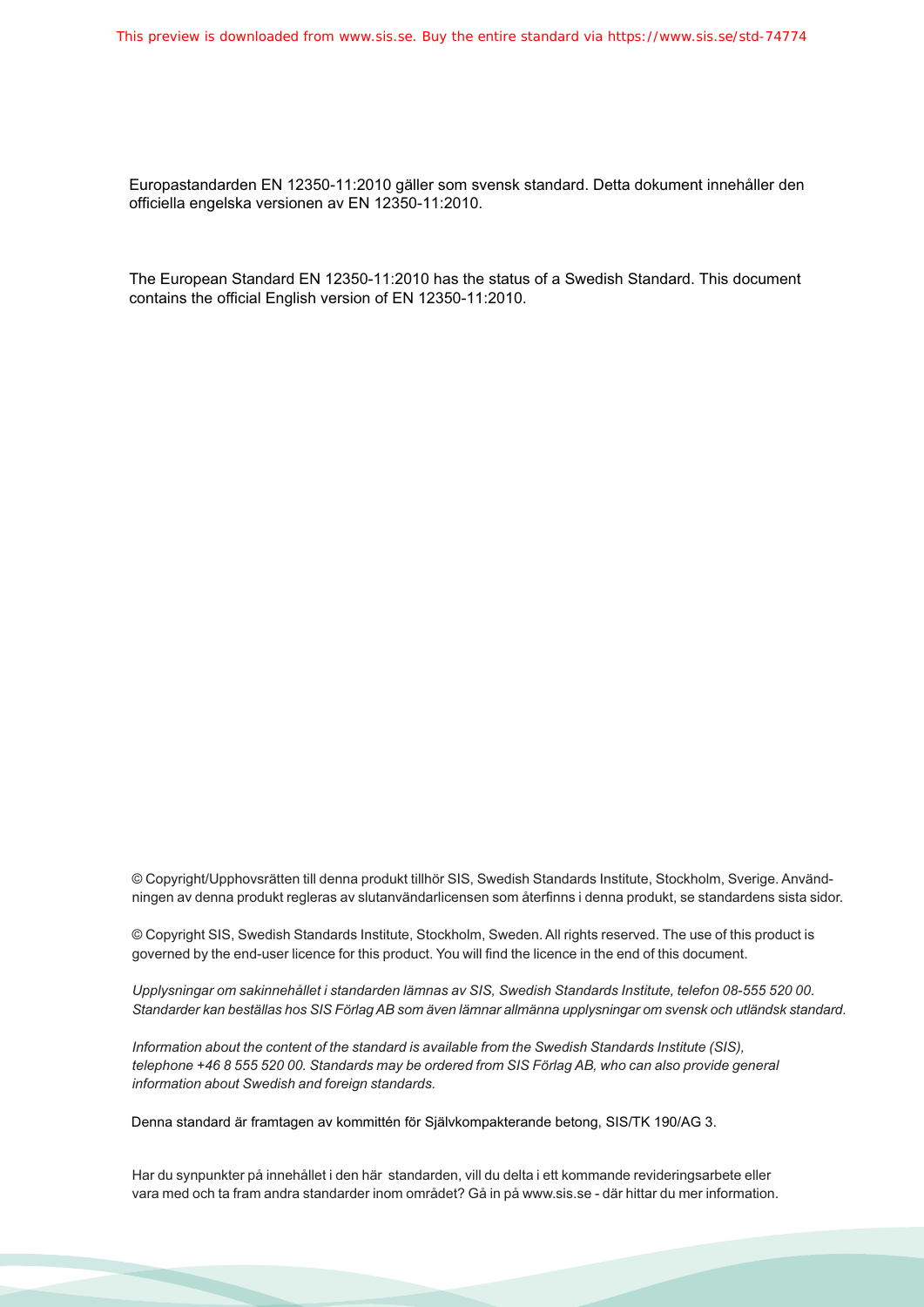This preview is downloaded from www.sis.se. Buy the entire standard via https://www.sis.se/std-74774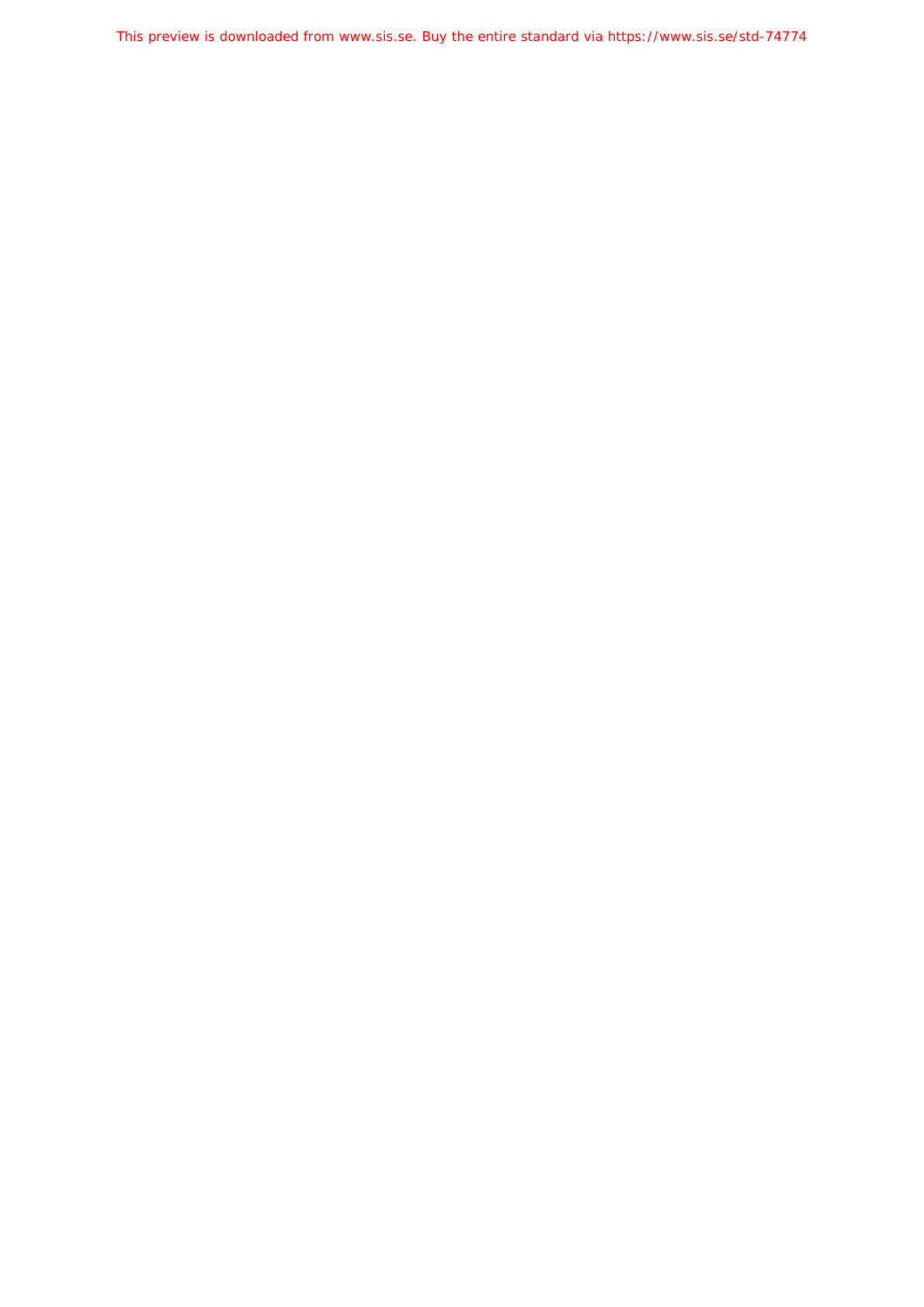# EUROPEANSTANDARD NORMEEUROPÉENNE EUROPÄISCHE NORM

### **EN 12350-11**

July 2010

ICS 91.100.30

English Version

### Testing fresh concrete - Part 11: Self-compacting concrete - Sieve segregation test

Essai pour béton frais - Partie 11: Béton auto-plaçant - Essai de stabilité au tamis

Prüfung von Frischbeton - Teil 11: Selbstverdichtender Beton - Bestimmung der Sedimentationsstabilität im **Siebversuch** 

This European Standard was approved by CEN on 20 June 2010.

CEN members are bound to comply with the CEN/CENELEC Internal Regulations which stipulate the conditions for giving this European Standard the status of a national standard without any alteration. Up-to-date lists and bibliographical references concerning such national standards may be obtained on application to the CEN Management Centre or to any CEN member.

This European Standard exists in three official versions (English, French, German). A version in any other language made by translation under the responsibility of a CEN member into its own language and notified to the CEN Management Centre has the same status as the official versions.

CEN members are the national standards bodies of Austria, Belgium, Bulgaria, Croatia, Cyprus, Czech Republic, Denmark, Estonia, Finland, France, Germany, Greece, Hungary, Iceland, Ireland, Italy, Latvia, Lithuania, Luxembourg, Malta, Netherlands, Norway, Poland, Portugal, Romania, Slovakia, Slovenia, Spain, Sweden, Switzerland and United Kingdom.



EUROPEAN COMMITTEE FOR STANDARDIZATION COMITÉ EUROPÉEN DE NORMALISATION EUROPÄISCHES KOMITEE FÜR NORMUNG

**Management Centre: Avenue Marnix 17, B-1000 Brussels**

© 2010 CEN All rights of exploitation in any form and by any means reserved worldwide for CEN national Members.

Ref. No. EN 12350-11:2010: E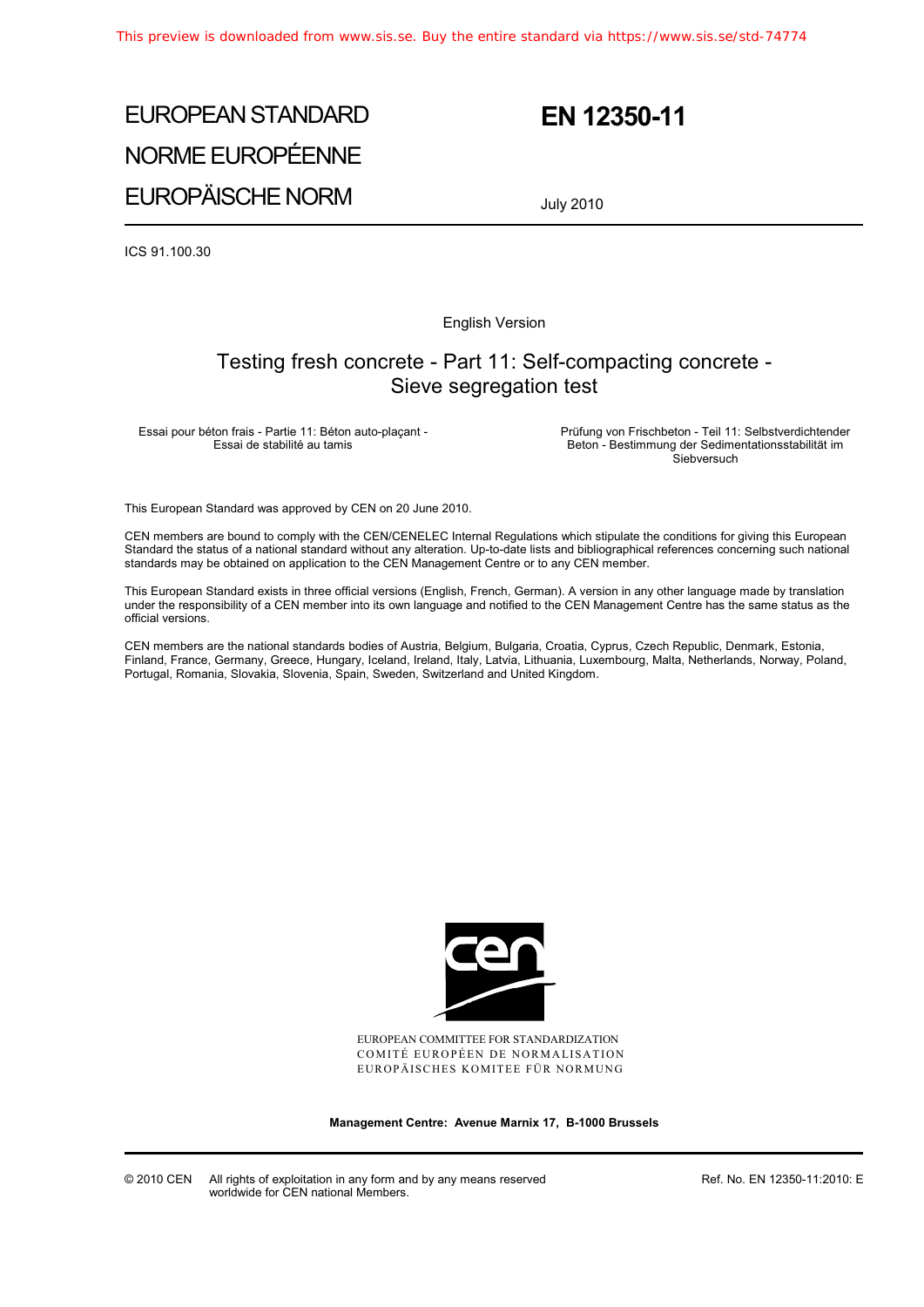SS-EN 12350-14:2010 (E) caded from www.sis.se. Buy the entire standard via https://www.sis.se/std-74774

### **Contents**

### Page

| 1 <sup>1</sup>          |  |  |
|-------------------------|--|--|
| $\overline{2}$          |  |  |
| $\overline{\mathbf{3}}$ |  |  |
| $\overline{\mathbf{4}}$ |  |  |
| $5^{\circ}$             |  |  |
| $6\phantom{a}$          |  |  |
| $\overline{7}$          |  |  |
| $\bf{8}$                |  |  |
| $\mathbf{9}$            |  |  |
|                         |  |  |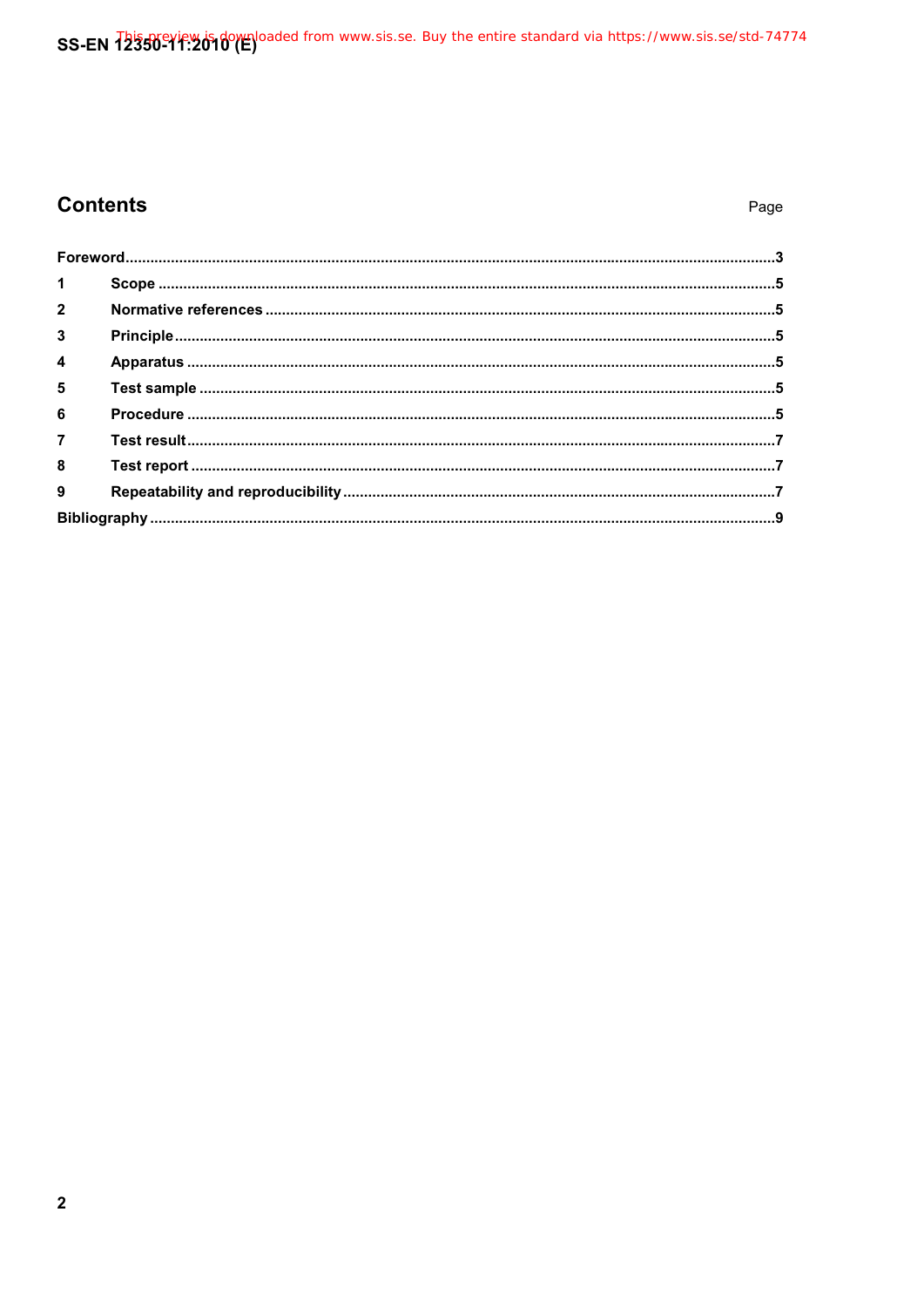**EN 12350-11:2010 (E)**

### **Foreword**

This document (EN 12350-11:2010) has been prepared by Technical Committee CEN/TC 104 "Concrete and related products", the secretariat of which is held by DIN.

This European Standard shall be given the status of a national standard, either by publication of an identical text or by endorsement, at the latest by January 2011, and conflicting national standards shall be withdrawn at the latest by January 2011.

Attention is drawn to the possibility that some of the elements of this document may be the subject of patent rights. CEN [and/or CENELEC] shall not be held responsible for identifying any or all such patent rights.

This document has been prepared under a mandate given to CEN by the European Commission and the European Free Trade Association, and supports essential requirements of EU Directive(s).

This standard is based on the results from the EU-project "Testing-SCC" under the 5<sup>th</sup> Frame Programme (GRD2-2000-30024/G6RD-CT-2001-00580).

Owing to its significant advantages in the improvement of construction quality and working environment, selfcompacting concrete (SCC) has been widely accepted by the construction owners. The use of SCC in practical concrete construction is steadily increasing. Since SCC has to give satisfactory in-situ properties (perfect filling of the mould and embedment of the reinforcement, homogeneity and full compaction) without vibration, the proper methods for testing the fresh SCC are very important. These should address three key properties: filling ability, passing ability and resistance to segregation. It is desirable, especially in the case of new constituents or new concrete compositions, to test the consistence of fresh SCC before casting in place.

A number of test methods including this test are available for testing fresh SCC. Most of the commonly used test methods were evaluated in the recently closed EU-project "Testing-SCC" under the 5<sup>th</sup> Frame Programme (GRD2-2000-30024/G6RD-CT-2001-00580). According to the results from this EU project, it seems that no single test method can completely cover all the three key properties. Nevertheless any test method should at least be correlated to the practical situation and give consistent results in order to provide reliable data for judgment of concrete consistence.

This standard is one of a series concerned with testing fresh concrete.

EN 12350, *Testing fresh concrete*, consists of the following parts:

- *Part 1: Sampling*
- *Part 2: Slump-test*
- *Part 3: Vebe test*
- *Part 4: Degree of compactability*
- *Part 5: Flow table test*
- *Part 6: Density*
- *Part 7: Air content — Pressure methods*
- *Part 8: Self-compacting concrete — Slump-flow test*